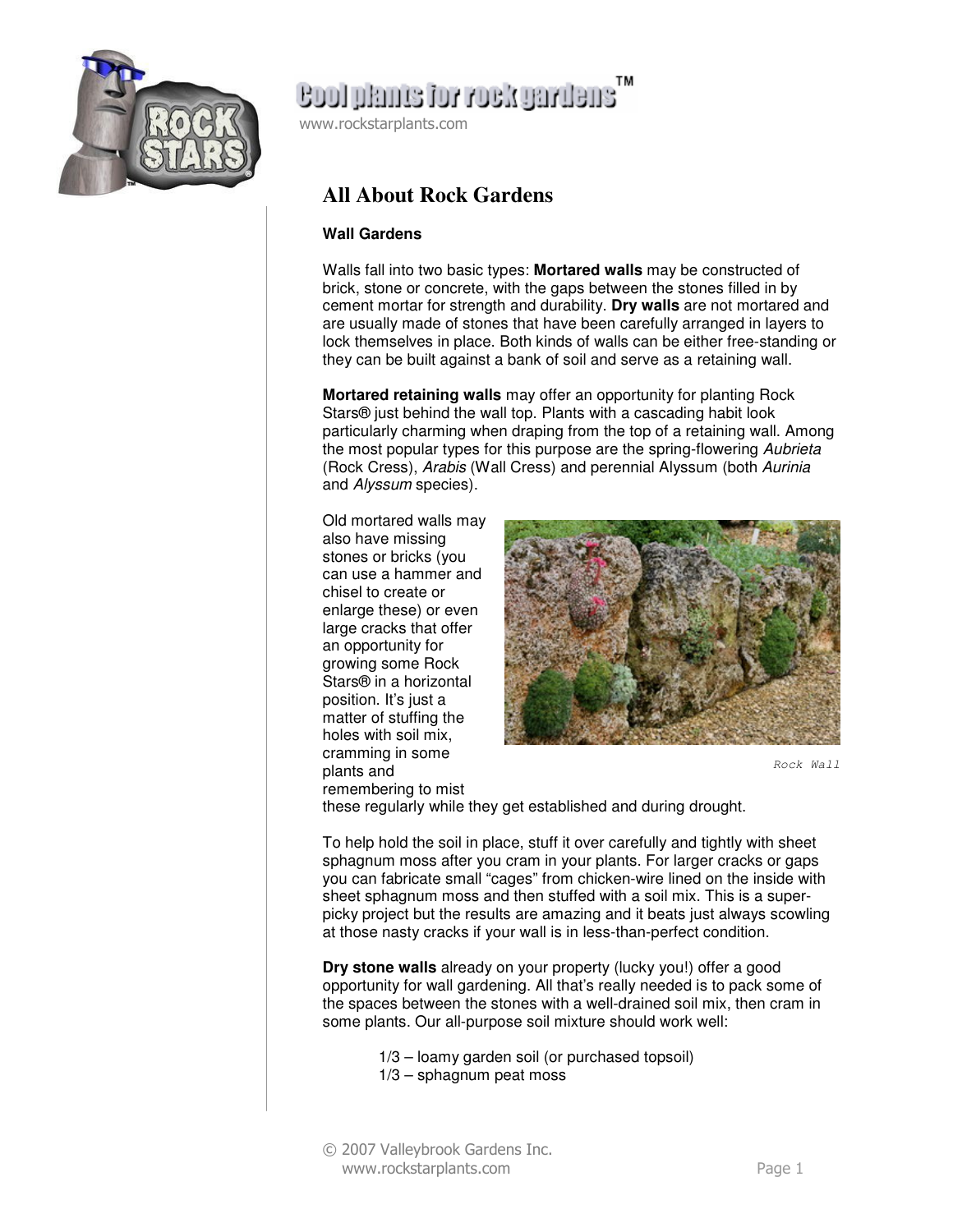

## ensilvägov voi email loos

www.rockstarplants.com

 $1/3 - 1/4$ -inch gravel or coarse builders sand (not play sand)



If you plan to build a dry stone wall, during construction you can pack some of the spaces between the stones with this same soil mix, carefully placing the plants in the crevices between the rock layers as you build – it's much easier than trying to stuff in the plants later on. Plan to make the surface of your dry stone wall slope gently backwards, so each rock has a downward slope of around 10 to 15 degrees. This traps some of the natural rainfall, guiding it

Line Drawing of a Dry Stone Wall Cross Section

back between and behind the stones where your plants will appreciate the moisture.

#### **Choosing Plants for Walls**

Most of our Rock Stars® will grow in walls, so long as there is a reasonable amount of soil for their roots. You can find the very best candidates by using our Advanced Search and clicking the box for Walls/Crevices listed under Plant Uses and Characteristics.

#### **About Cramming in the Plants**

In tight crevices between walls, don't be afraid to first squash the root ball between your flattened palms in order to change its shape. So long as the roots stay intact, the plants will recover from this quickly. When attempting to stuff



Rock Wall

the plants into an existing wall, look around for some handy tools to help with this. The handle end of a kitchen knife or even a piece of dowel or a pruned branch about half an inch in diameter can work well for this task.

© 2007 Valleybrook Gardens Inc. www.rockstarplants.com Page 2